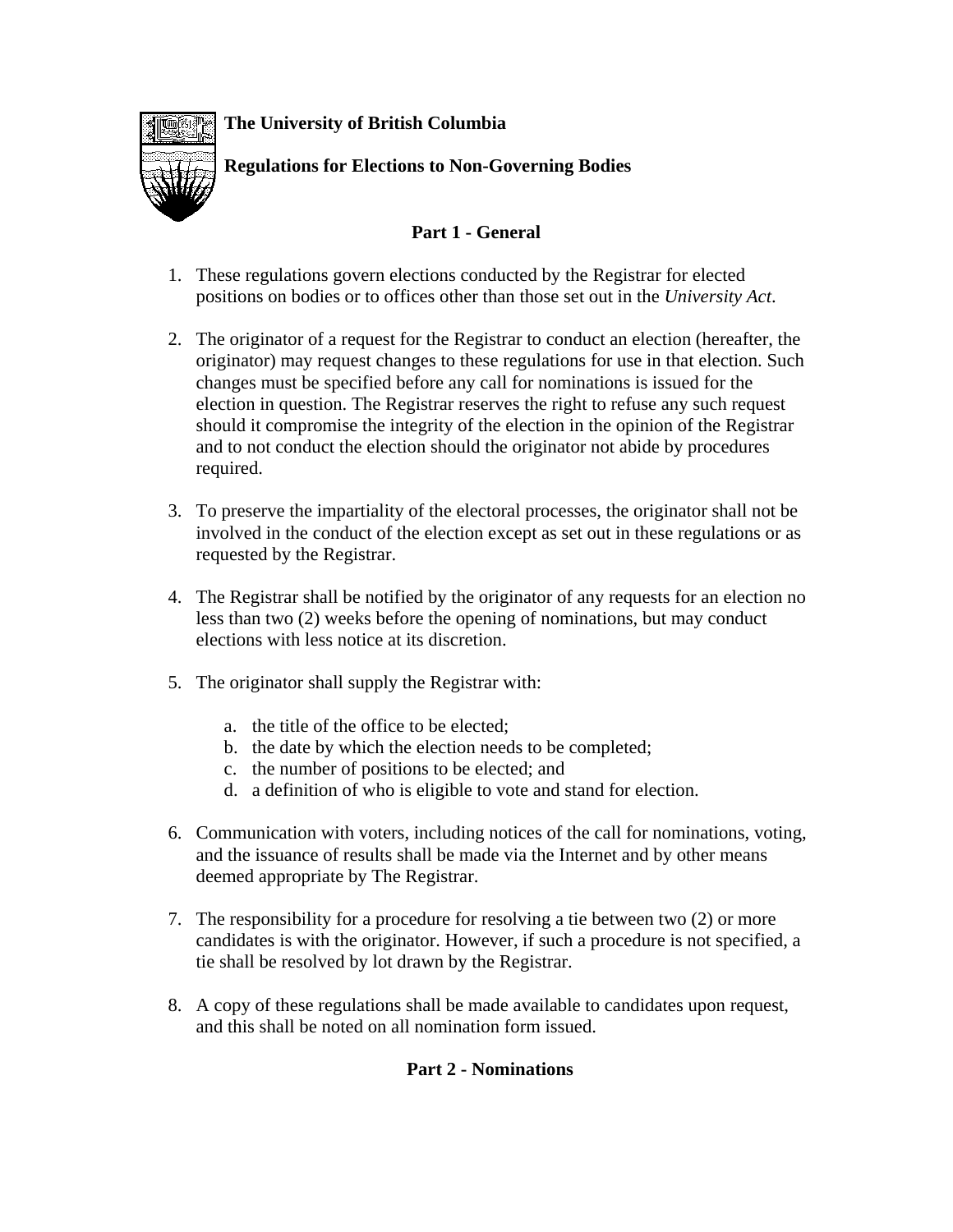- 9. In such cases where there are more than one hundred (100) eligible voters each candidate shall be nominated by at least three (3) persons eligible to vote in the election. If there are fewer than one hundred (100) eligible voters, only one nominator shall be required.
- 10. Candidates shall consent to their nomination before standing for election.
- 11. Generally, the nomination and consent required by Sections 9 and 10 above shall be deemed given by the signing of a nomination form provided by the Registrar; however, confirmation may also be given to the Registrar by other means suitable to the Registrar, including electronic means.
- 12. The Registrar shall specify the date and time nominations are due on the nomination form.
- 13. Nominations shall be submitted to the office, email address, or fax number specified by the Registrar on the nomination form.
- 14. The nomination period shall last for a minimum of five (5) days, and may be extended if deemed necessary by the Registrar.
- 15. Each candidate is requested to provide the Registrar with a statement in support of their candidacy, and shall be held to a word limit and any other requirements as specified by the Registrar. The Registrar shall edit statements submitted over the word limit to comply with this requirement, and may edit statements for format or to remove extraneous information, such as titles presented elsewhere.
- 16. The statement requested in Section 15 must be provided to the Registrar by the time specified on the nomination form. Failure to provide this information by the time specified may result in it not being made available to voters.
- 17. In such cases where the number of nominations received is equal to or less than the number of positions to be elected, those candidates who submitted completed nominations shall be deemed acclaimed.
- 18. The responsibility for a procedure for filling positions to which no candidate was nominated is with the originator.

## **Part 3 – Voting and Results**

- 19. A period of at least two (2) days shall elapse between the close of nominations and the start of voting.
- 20. Voting shall occur for a period of no less than three (3) and no more than twentyeight (28) days, the exact duration to be determined by the Registrar in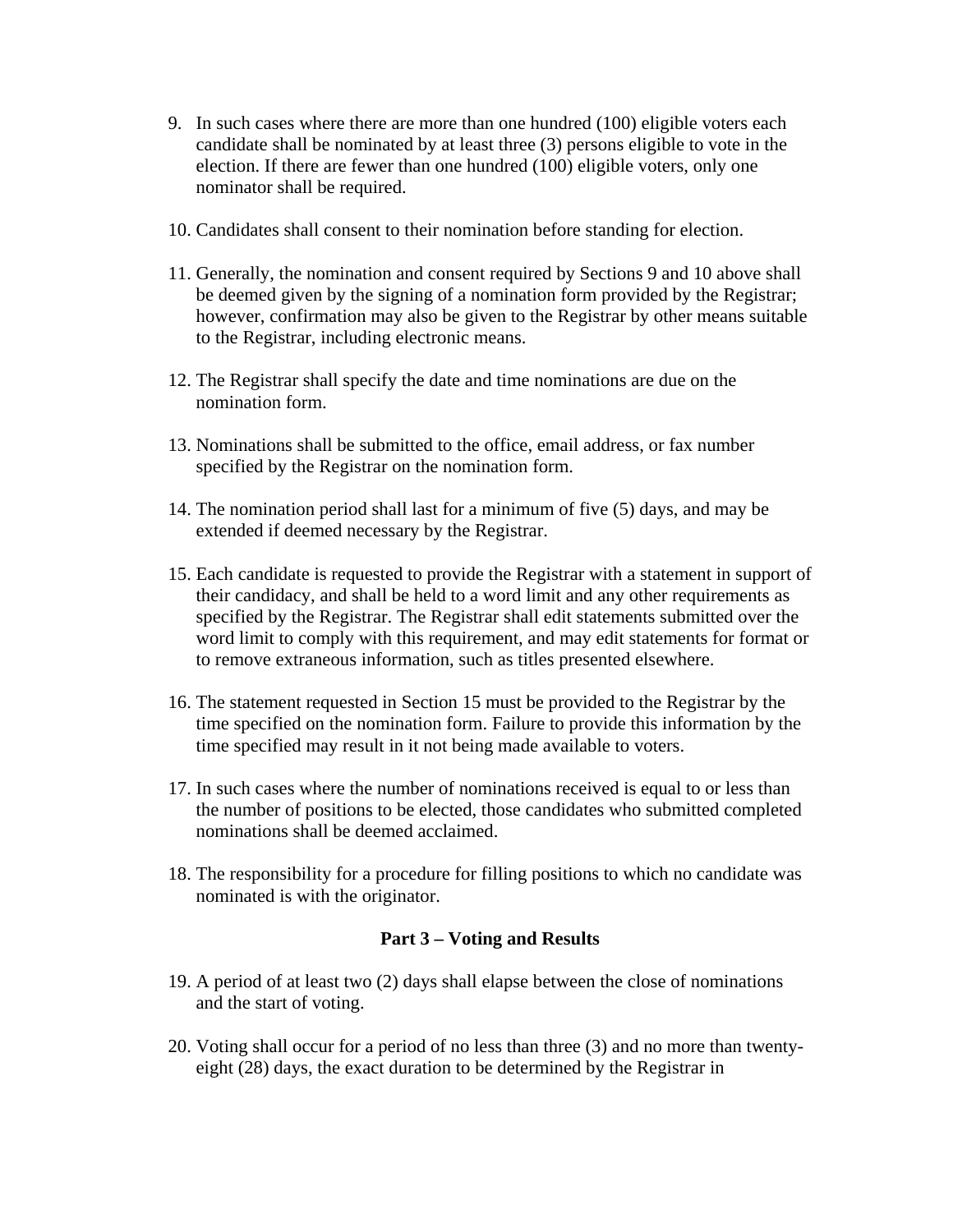consultation with the originator. The voting period may be extended if deemed necessary by the Registrar.

- 21. Voting shall be accomplished by means satisfactory to the Registrar, generally via Internet and paper ballots. A preference will be given to the use of the Internet.
- 22. Results for elections shall generally be made available to candidates and the public within forty-eight (48) hours of the close of voting; however,
	- a. The Registrar may, at the request of the originator, withhold results for up to one (1) month, generally so that other related elections or appointments may be completed; and
	- b. The Registrar shall withhold results if an appeal is filed under Part 4 below, and then only provide the results to the Committee - in confidence and upon request - until the appeal is ruled upon. If a new election is ordered, the results of the invalidated election shall not be made available.

## **Part 4 - Electoral Integrity**

- 23. Appeals of electoral decisions shall be to a committee (hereafter, the Committee) of at least three people as specified by the originator. In the case of elections where the Board, Council of Senates, or a Senate is the originator, that committee shall be the Election Committee of the Council of Senates.
- 24. All candidates shall act with integrity in their campaigns. Activities contrary to the good conduct of the election may result in a candidate or candidates being disqualified and / or the election being declared void by the Registrar, subject to appeal to the Committee. The action taken by the Registrar shall stand until the Committee has ruled on the matter, but no new election shall occur nor candidate or candidates be declared elected until a ruling is made.
- 25. The Registrar may take such remedial actions as they deem necessary to enforce these regulations, correct or mitigate any unfair advantage received by any candidate, or to contend with any situation not covered by these regulations, subject to appeal to the Committee. In considering such an appeal, the Committee who may uphold or reject the action taken, or substitute its own action in place. The action taken by the Registrar shall stand until the Committee has ruled.
- 26. For an action to be taken by the Committee, the Registrar must receive a formal statement of appeal. No such statement shall be accepted once voting has completed except those regarding the actual tabulation of results. Statements contesting the vote totals reported must be made within two (2) days of results being made available to the candidates or public.
- 27. In deciding appeals under Part 4, the Committee shall determine its own procedures, with the provisos that